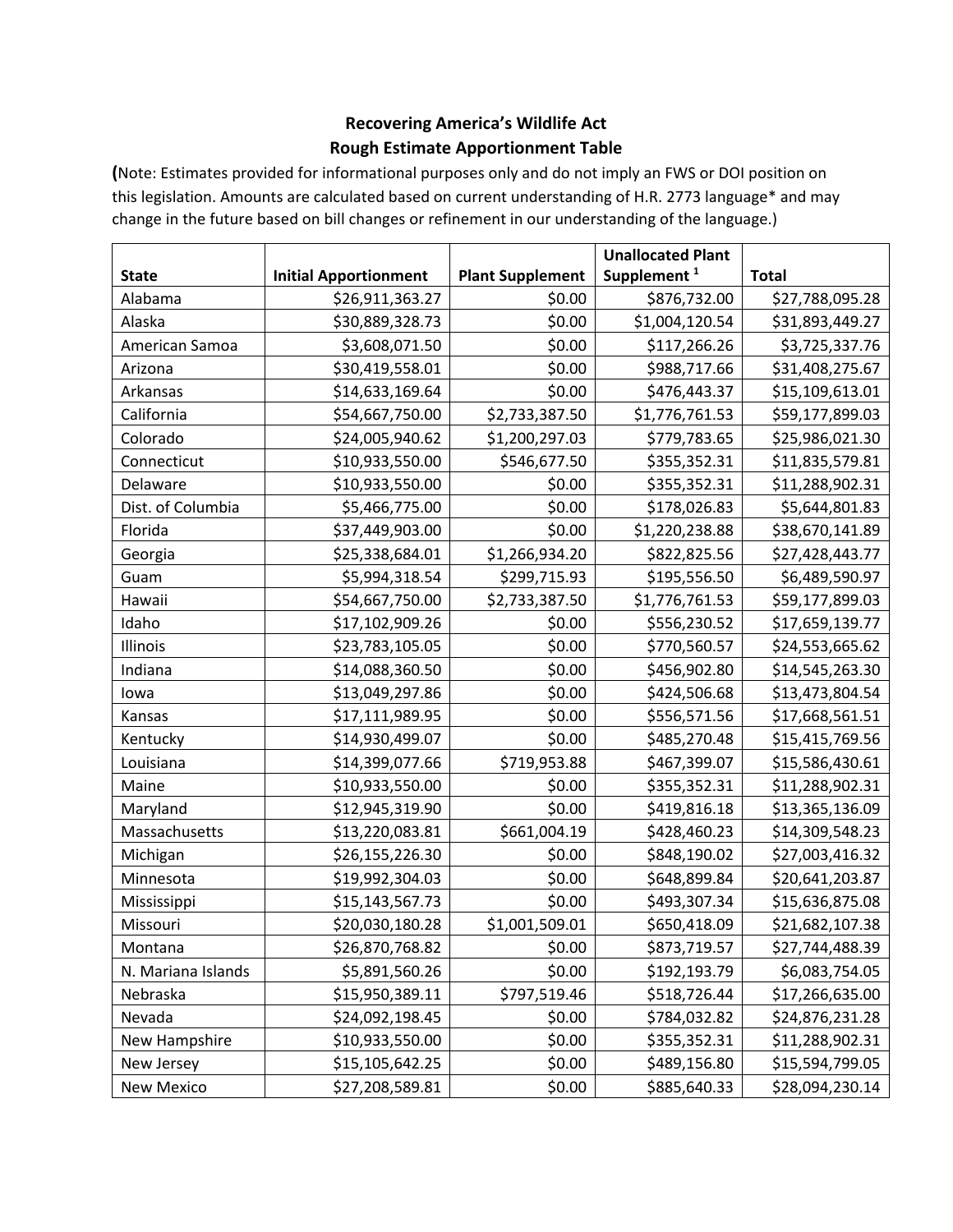| New York       | \$24,543,304.16    | \$0.00          | \$798,258.08    | \$25,341,562.23    |
|----------------|--------------------|-----------------|-----------------|--------------------|
| North Carolina | \$23,425,385.32    | \$0.00          | \$760,472.84    | \$24,185,858.16    |
| North Dakota   | \$14,321,052.67    | \$0.00          | \$465,633.49    | \$14,786,686.16    |
| Ohio           | \$20,026,573.50    | \$0.00          | \$648,656.21    | \$20,675,229.72    |
| Oklahoma       | \$16,228,139.04    | \$0.00          | \$526,995.89    | \$16,755,134.93    |
| Oregon         | \$22,999,026.97    | \$1,149,951.35  | \$747,565.13    | \$24,896,543.45    |
| Pennsylvania   | \$20,116,443.98    | \$0.00          | \$651,032.01    | \$20,767,475.99    |
| Puerto Rico    | \$16,063,492.38    | \$803,174.62    | \$522,775.98    | \$17,389,442.98    |
| Rhode Island   | \$10,933,550.00    | \$0.00          | \$355,352.31    | \$11,288,902.31    |
| South Carolina | \$13,263,935.18    | \$663,196.76    | \$430,758.09    | \$14,357,890.03    |
| South Dakota   | \$16,120,425.39    | \$0.00          | \$524,298.72    | \$16,644,724.11    |
| Tennessee      | \$23,651,559.85    | \$1,182,577.99  | \$769,703.07    | \$25,603,840.91    |
| Texas          | \$51,687,673.47    | \$2,584,383.67  | \$1,682,293.26  | \$55,954,350.40    |
| Utah           | \$20,388,032.23    | \$0.00          | \$663,689.29    | \$21,051,721.53    |
| Vermont        | \$10,933,550.00    | \$546,677.50    | \$355,352.31    | \$11,835,579.81    |
| Virgin Island  | \$3,836,394.69     | \$0.00          | \$124,939.53    | \$3,961,334.23     |
| Virginia       | \$21,411,772.58    | \$0.00          | \$695,642.86    | \$22,107,415.44    |
| Washington     | \$20,102,865.99    | \$0.00          | \$652,412.21    | \$20,755,278.20    |
| West Virginia  | \$11,488,427.41    | \$574,421.37    | \$374,121.03    | \$12,436,969.82    |
| Wisconsin      | \$17,580,827.83    | \$0.00          | \$570,542.89    | \$18,151,370.72    |
| Wyoming        | \$19,374,684.92    | \$0.00          | \$630,088.66    | \$20,004,773.58    |
| Total:         | \$1,093,355,000.00 | \$19,464,769.46 | \$35,535,230.54 | \$1,148,355,000.00 |

1 Per legislative language: *Any unallocated resources shall be allocated proportionally among all states and territories under the formulas of this section.*

## **\*Apportionment Criteria (Reference: H.R. 2773) and Source Information**

#### Funds available for initial apportionment:

| Total:                                              | \$1,300,000,000 |
|-----------------------------------------------------|-----------------|
| Less Admin (1.85%)                                  | $-$24,050,000$  |
| Sub-total:                                          | \$1,275,950,000 |
| Innovative Grants (10%)                             | $-$127,595,000$ |
| Plant Incentive                                     | $-555,000,000$  |
| Available for initial Apportionment \$1,093,355,000 |                 |

#### Criteria:

### Territories:

Puerto Rico – not less than 1% (calculated, set minimum at 1%) District of Columbia – not more than 0.50% (set at 0.5% off top) Territories/Commonwealths: Guam, American Samoa, USVI, Northern Mariana Islands – not less than 0.33% (calculated, set minimum at 0.33%)

### States: